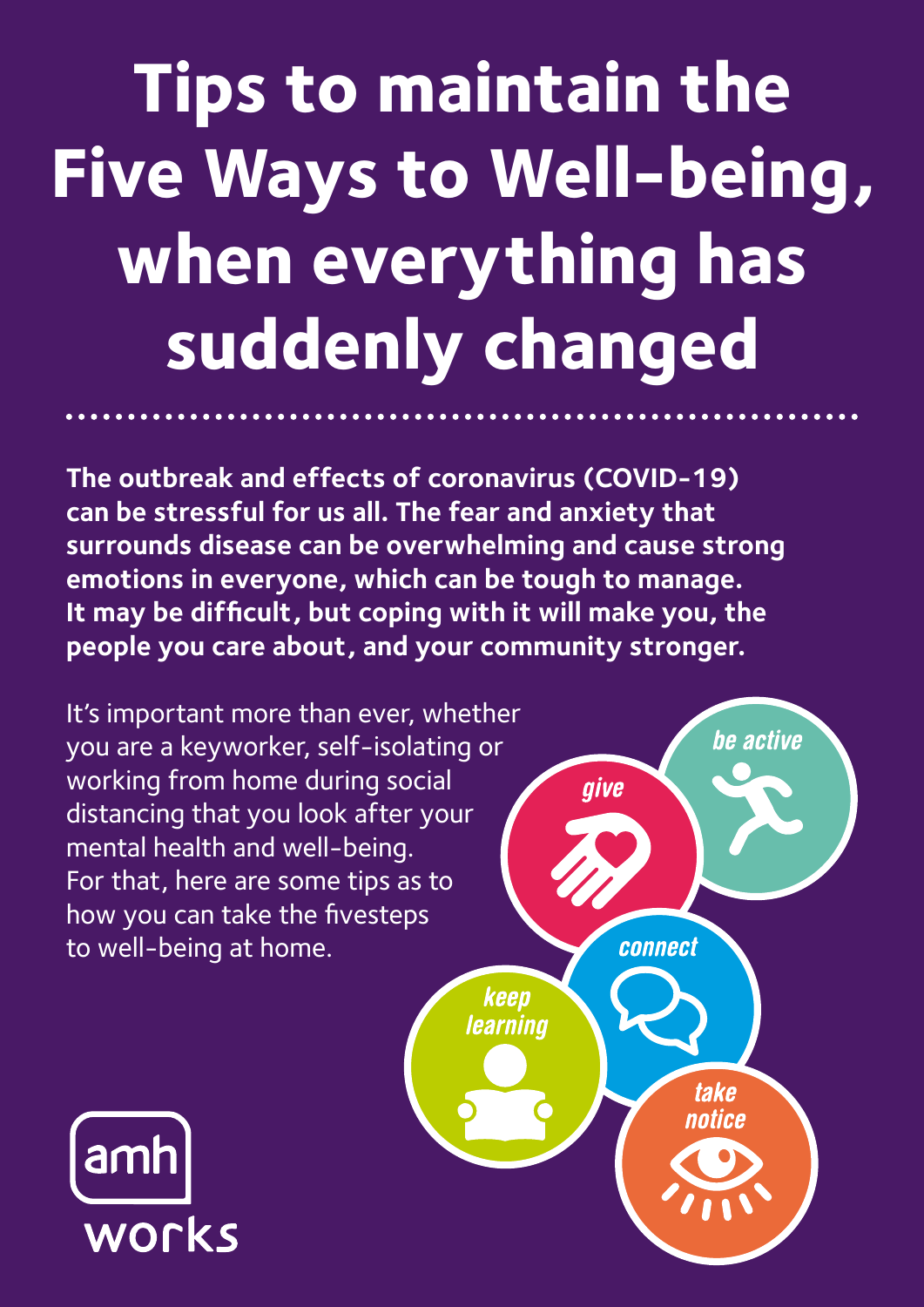The Five Ways to Well-being provide five key steps that you can take as your mental 'five-a-day' to contribute to your overall well-being. These steps remind us to:

- **Connect**
- **Be Active**
- **Take Notice**
- **Keep Learning**
- **Give**

Don't worry, we know there are restrictions in place, that's why there are lots of creative ideas for each step, will you take them on?



**Connect** with the people around you: family, friends, colleagues and neighbours at home, work or in your local community. Think of these relationships as the cornerstones of your life and spend time developing them. Building these connections will support and enrich you every day. Of course, physical connections are hard to make right now, recently, it seems impossible to escape the news, health updates are important but take some time off scrolling and use your technology to connect! Check in with your friends and family more than usual over the phone, video chat or message. See how they're day is going; you could even have a digital coffee break with a friend or work buddy! For something more interactive, use a video chat app like House Party to include a group of friends, here you can find out who in the group is the quiz master in trivia or rock out with some karaoke! If you need some time on your own given the public health stress, reflect, spend some time doing what you enjoy. Connect with your mind and body, try some mindfulness and stay in touch with how you are feeling, you're more important than the lunchtime news.



**Be Active,** whether you prefer walking or running, cycling, playing a game, gardening or dancing. Exercising makes you feel good. Find something you enjoy, dedicate time to do it (start with 10 minutes at a time) and work up to 30 minutes of physical activity for the day! It's encouraged that during social distancing, everyone gets outside for at least one form of exercise a day, it's great for your mind! This can be whatever you enjoy, get outside, feel the wind in your hair and sweat out some stress. Find some home workouts on YouTube, share these with your friends online and check in afterwards for a postworkout chat. You could even use this as a chance to set yourself a challenge like the Couch to 5K or try something new like cycling or yoga – you'll be amazed what your body can do for your mind!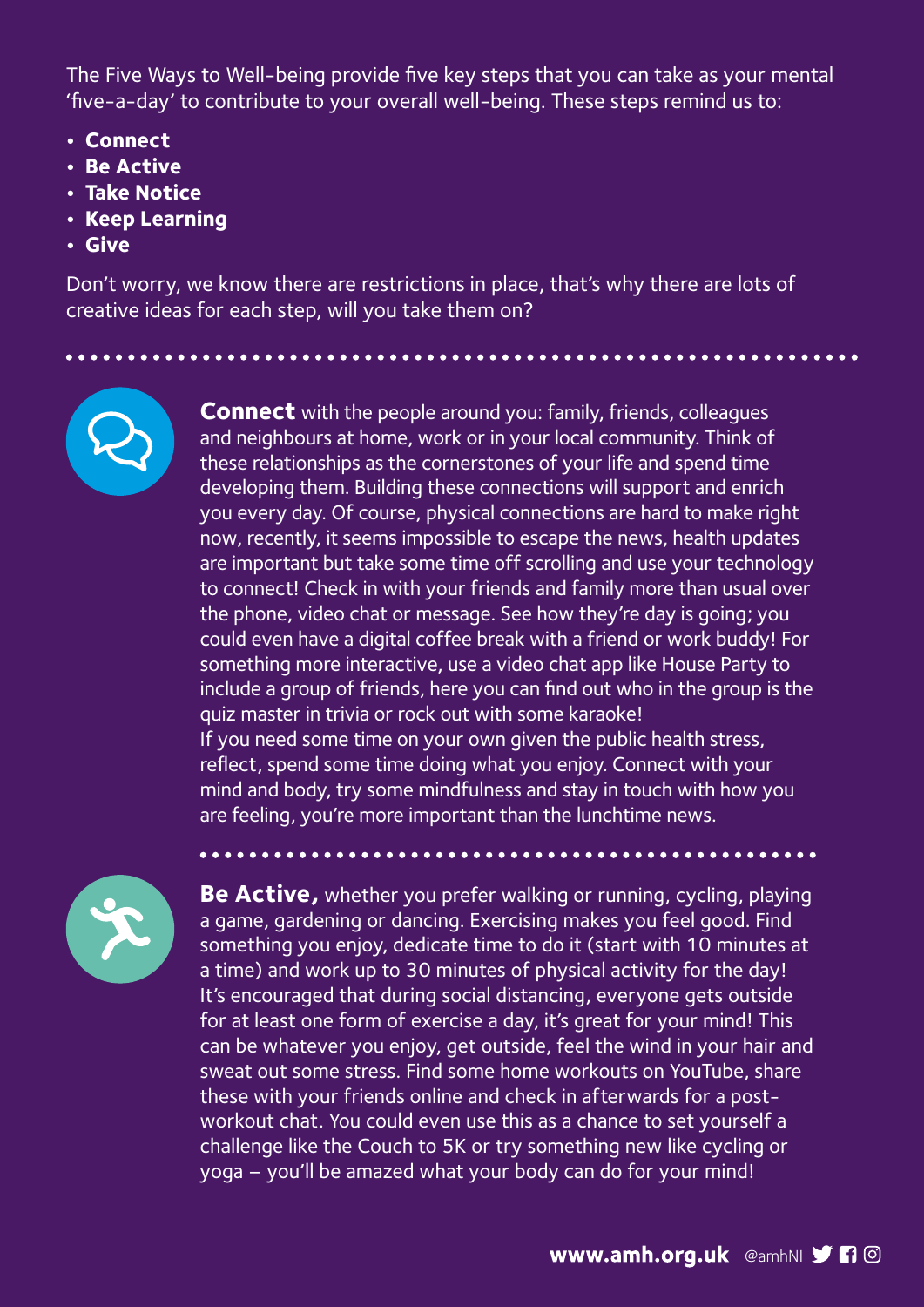

**Take Notice,** stop, pause, and take a moment to look around you now. What can you see, feel, smell or even taste? Look for beautiful, new, unusual or extraordinary things in your everyday life and think about how that makes you feel without judging or trying to change them. Take a few deep breaths, feel the rising and falling of your chest, and take notice of the chair under you or the weight of your feet on the floor. 'Happiness can be found even in the darkest of times, when one only remembers to turn on the light' – J.K Rowling. It may feel like all there is to notice is worrying news regarding public health, staying mindful and bringing your mind to the present moment is good for your mental well-being. Try apps like Headspace and Calm for guided meditations, you'll learn how to notice and release tension you didn't even realise you were carrying! Sit in your garden or go for walks with those you live with, notice nature, the birds singing and the sound of life – it's still there and will still be there once we get through this together.



**Keep Learning,** many people are afraid to try something new, but haven't you heard - variety is the spice of life. If you keep learning new things, it will make you more confident, will be enjoyable, will boost your self-esteem and improve your overall well-being. In the current COVID-19 restrictions, our focus has moved from normal everyday goals we had, to looking after our work, mental health and encouraging self-development through hobbies. Use any spare time to unwind, start to learn a skill you were putting off – cook, learn a new language or exercise. Try the Duolingo app for some free and fun language practice, BBC good food's website is packed with recipes and there are a whole host of free podcasts out there just waiting to be listened to. If you enjoy a good book, World Book Online have just released 3000 ebooks and audiobooks for free, you can also download ebooks from Libraries NI; it's an opportunity to work and play, if you make it one.